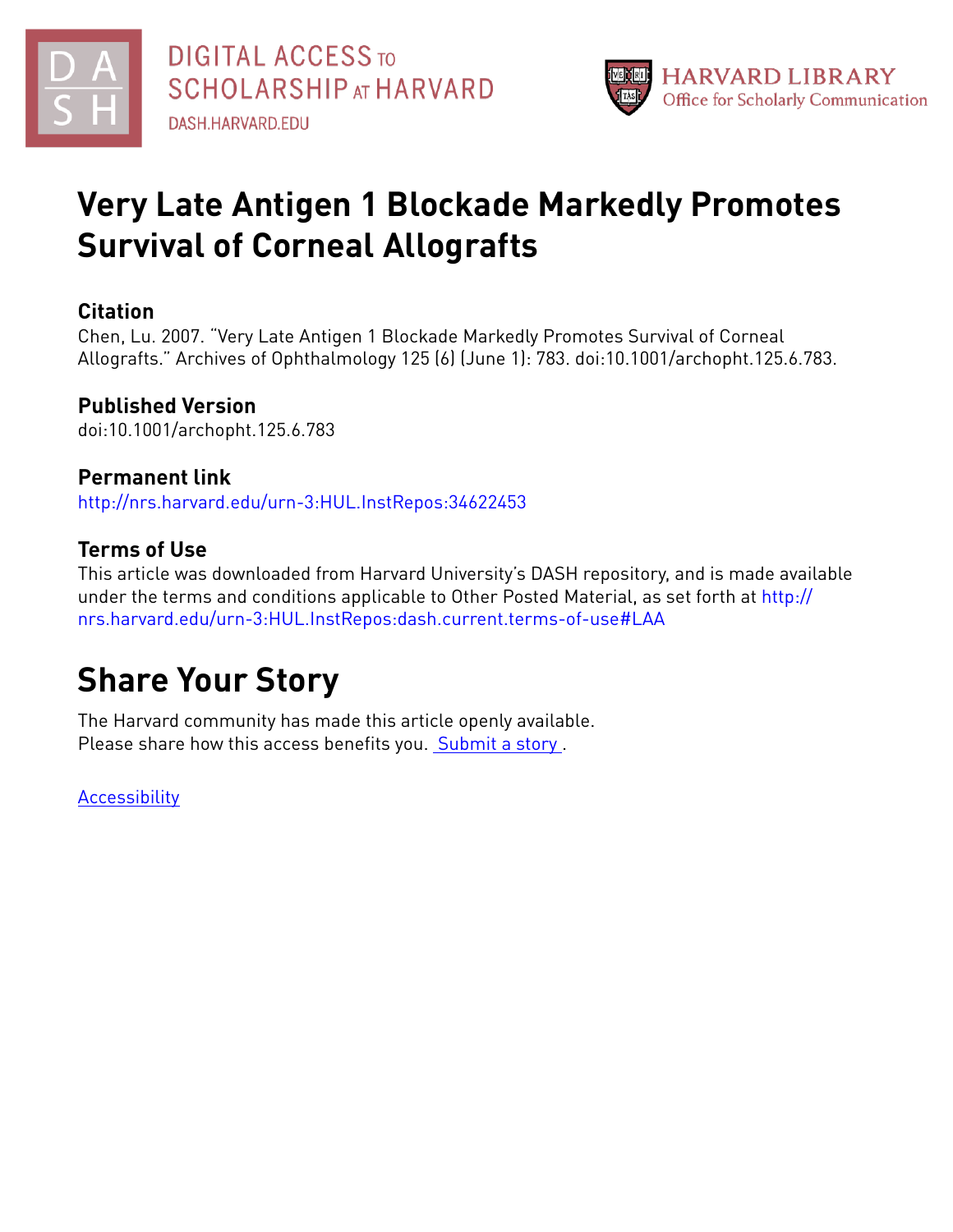

# NIH Public Access

**Author Manuscript**

*Arch Ophthalmol*. Author manuscript; available in PMC 2009 May 6.

### Published in final edited form as:

*Arch Ophthalmol*. 2007 June ; 125(6): 783–788. doi:10.1001/archopht.125.6.783.

# **Very Late Antigen (VLA)-1 Blockade Markedly Promotes Survival of Corneal Allografts**

**Lu Chen, MD, PhD**1, **Syed Huq, MD**1, **Humphrey Gardner, MD**2, **Antonin R. de Fougerolles, PhD**2, **Stefano Barabino, MD**1, and **M. Reza Dana, MD, MSc, MPH**1

1*Laboratory of Immunology, Schepens Eye Research Institute and Massachusetts Eye & Ear Infirmary, Department of Ophthalmology, Harvard Medical School, Boston, MA*

2*Research Pathology, Biogen Idec, Cambridge, MA*

## **Abstract**

**Objective—**To investigate the role of very late antigen 1 (VLA-1) (also known as integrin receptor  $\alpha_1\beta_1$ ) in corneal transplantation inflammation and allograft survival.

**Methods—**Cell infiltration and vasculogenesis (both angiogenesis and lymphangiogenesis) associated with allodisparate corneal transplantation were assessed in VLA-1—deficient conditions and controls by immunofluorescent microscopic studies. Corneal allograft survival was also assessed after anti—VLA-1 antibody treatment and in VLA-1 knockout recipient mice.

**Results—**Anti—VLA-1 antibody treatment leads to a profound reduction in the granulocytic, monocytic, and T-cell infiltration after corneal transplantation. In addition, corneal angiogenesis and lymphangiogenesis were both significantly suppressed in VLA-1 knockout mice. Remarkably, universal graft survival was observed in both anti—VLA-1 antibody treatment and knockout mice.

**Conclusions—**Very late antigen 1 blockade markedly reduces inflammation and inflammationinduced tissue responses, including vasculogenic responses, associated with corneal transplantation and promotes allograft survival.

**Clinical Relevance—**These studies offer insights into important integrin-mediated mechanisms of corneal transplant—related inflammation and provide possible new integrin-based immunotherapies for transplant rejection.

## **INTRODUCTION**

Integrins are a diverse family of heterodimeric cell surface transmembrane glycoproteins that mediate cell × cell and cell × matrix interactions. Very late antigen 1 (VLA-1), integrin  $\alpha_1\beta_1$ , is primarily a receptor for collagens and laminins.  $1-4$  It has been shown that deletion of integrin  $\alpha_1$  in mouse permits normal development but gives rise to a specific deficit in cell adhesion<sup>5</sup> and attenuated delayed-type hypersensitivity.<sup>6</sup> Furthermore, VLA-1 blockade ameliorates certain immunoinflammatory diseases such as arthritis.<sup>6</sup> However, the roles of VLA-1 in organ transplant survival have never been investigated before, which is the major goal of this study. Though corneal transplantation is by far the most common form of solid tissue transplantation in humans, its pharmacotherapy has changed little over the past several decades, though it is well known that the mainstay regimen with corticosteroids is only variably effective and associated potentially with serious adverse effects such as glaucoma, cataracts, and

Corresponding & reprint request contact author: Dr. Dana, Schepens Eye Research Institute, Massachusetts Eye & Ear Infirmary, Department of Ophthalmology, Harvard Medical School, Boston, MA 02114, USA; Phone: 617-912-7404; Fax: 617-912-0117; email: E-mail: dana@vision.eri.harvard.edu.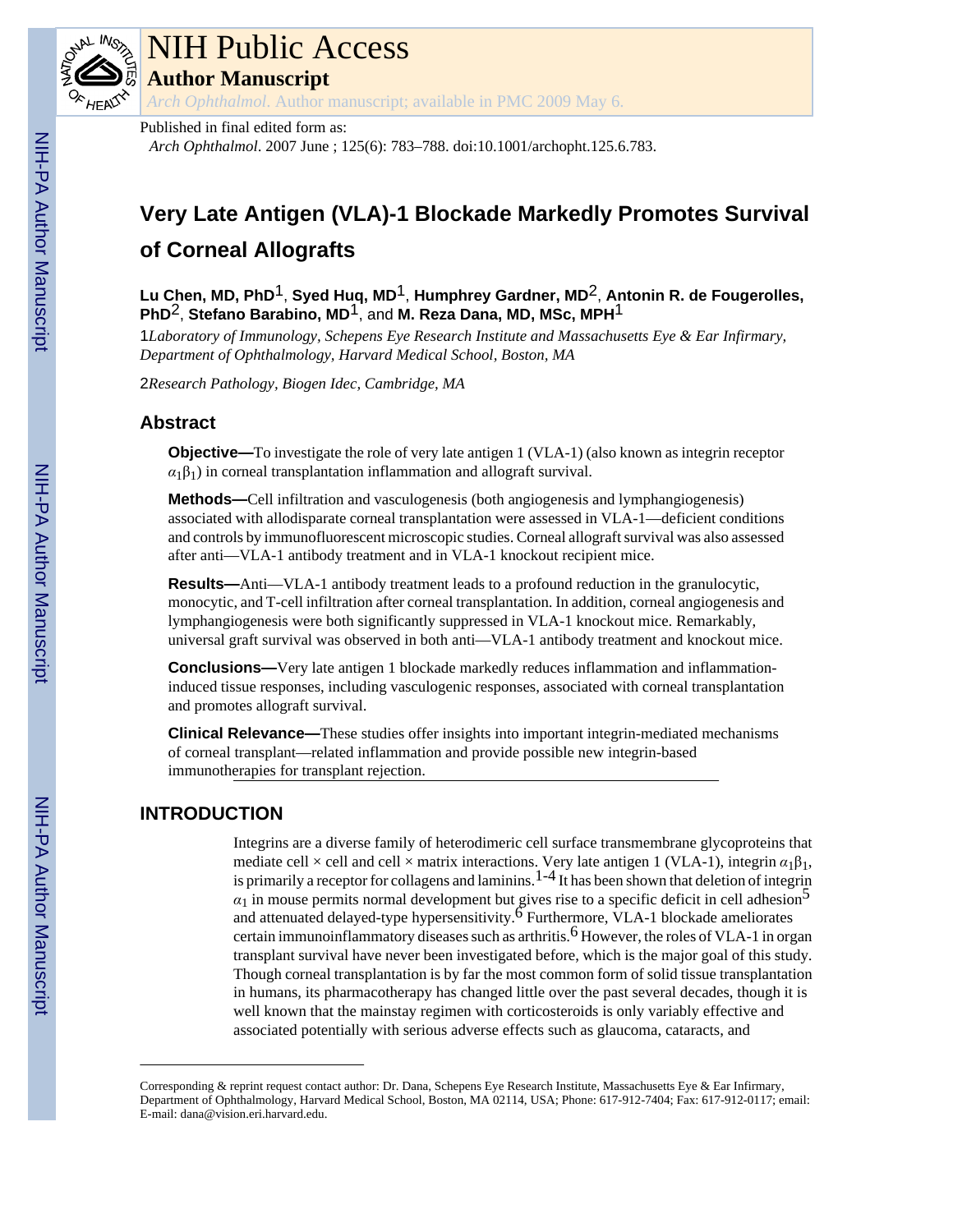opportunistic infections.<sup>7</sup> It is therefore important to explore more effective strategies to improve corneal transplant survival. Lymphatic and blood vessels play important roles in transplant immunity: lymphatics, allowing for antigen-presenting cell migration to lymph nodes and blood vessels, facilitating immune cell targeting of the graft.<sup>7-8</sup> Indeed, previous data from our laboratory have shown that surgical excision of the local draining lymph nodes leads to indefinite and universal graft acceptance without any form of immunosuppression.<sup>9</sup> However, surgical lymphadenectomy to promote graft survival is not practical. It is hence critical to investigate the molecular mechanisms underlying this pathway. Unlike angiogenesis, which has been extensively studied, the molecular regulation of lymphangiogenesis has historically been neglected for decades until recently when several lymphatic-specific markers were discovered.<sup>10-11</sup> We have recently shown that blockade of vascular endothelial growth factor receptor 3 (VEGFR-3), a lymphatic molecule, greatly suppresses corneal transplant rejection.<sup>12</sup> Though it has been shown previously that angiogenesis is suppressed in 1-deficient mice,<sup>13</sup> the issue of lymphangiogenesis has never been addressed directly in those studies.

### **METHODS**

#### **MICE AND ANTIBODIES**

Very late antigen 1 knockout BLAB/c mice were generated as described previously<sup>5</sup> and kindly provided by Biogen Idec (Cambridge, Mass). Seven- to 10-week-old, male, wild-type BALB/ c or C57BL6 mice (Taconic Farms, Germantown, NY, or from our own breeding facility) were used in all other experiments. All protocols were approved by the Schepens Eye Research Institute Animal Care and Use Committee, and all animals were treated according to the Association for Research in Vision and Ophthalmology Statement for the Use of Animals in Ophthalmic and Vision Research. Mice were anesthetized using a mixture of ketamine hydrochloride and xylazine (120 and 20 mg per kilogram of body weight, respectively) for each surgical procedure. The following antibodies were used for this study: mouse Gr1 fluorescein isothiocyanate conjugated (FITC), mouse Mac1-FITC, mouse CD31-FITC (Santa Cruz Biotechnology, Santa Cruz, Calif), purified antimouse LYVE-1 (lymphatic vessel endothelial hyaluronan receptor 1) (a kind gift of David Jackson, PhD, Weatherall Institute of Molecular Medicine, United Kingdom<sup>14</sup>), purified antimouse CD3, rat antimouse CD16/32, Rhodamine-conjugated donkey antirabbit IgG (Santa Cruz Biotechnology), Cy3-conjugated antihamster IgG (Jackson ImmunoResearch Laboratories, Inc, West Grove, Pa). Isotype controls included rat  $I_gG_{2b}$ -FITC, hamster IgG1, and rabbit serum. Purified VLA-1—blocking antibody (Ha 31/8) and the isotype control antibody (Ha 4/8) were kindly supplied by Biogen Idec. All the other antibodies (except where noted) and isotype-matched controls were purchased from BD PharMingen, San Diego, Calif. For each antibody staining study on wholemount tissues, 3 to 5 samples were examined. For cross-section studies, multiple sections derived from at least 3 mice were examined. All studies were repeated at least 3 times to confirm the results.

#### **CORNEAL TRANSPLANTATION AND ASSESSMENT OF GRAFT SURVIVAL**

Two sets of orthotopic corneal transplantation were performed according to our standard protocol<sup>9</sup>: (1) naive C57BL6 (donors) to BALB/c (recipients) mice for anti—VLA-1 antibody treatment experiment and (2) naive C57BL6 (donors) to VLA-1 knockout (recipients) BALB/ c mice for VLA-1 knockout experiment ( $n = 10$  for each experimental group). Briefly, the central (1.5-mm diameter) cornea of the recipient was excised with Vannas scissors (Storz Instruments Co, San Dimas, Calif) and replaced with a donor button (2.0-mm diameter) with 8 interrupted 11-0 nylon sutures (Sharppoint; Vanguard, Houston, Tex). All grafted eyes were first examined after 3 days and corneal sutures were removed 1 week later. Corneal grafts were observed biweekly by slitlamp biomicroscopy for 8 weeks. A standard grading scheme was adapted for evaluation, and scoring of the grafts and the survival were assessed by Kaplan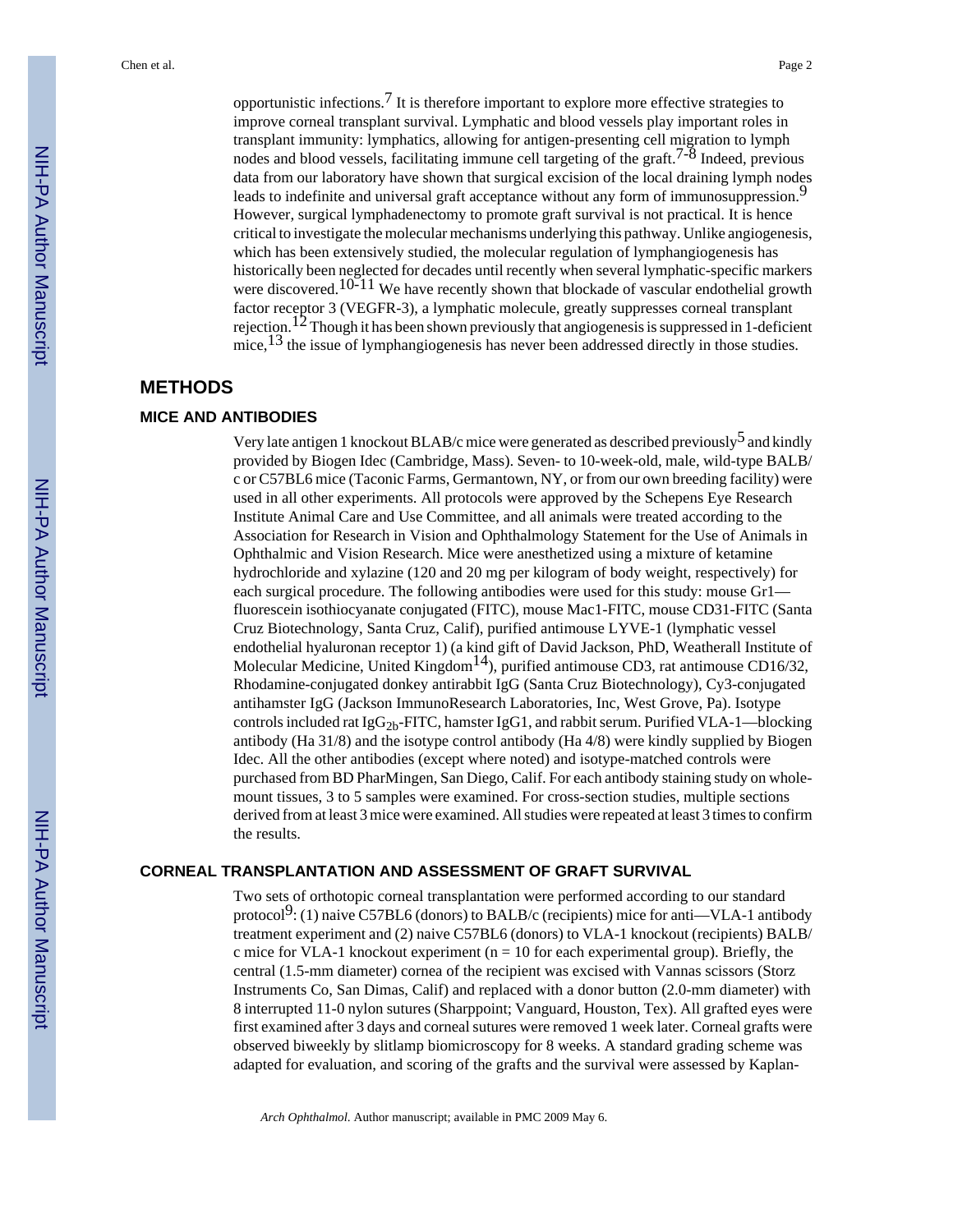Meier analysis.<sup>9</sup> Briefly, the degree of opacification was graded between 0 and 5+ (0 = clear and compact graft,  $1+$  = minimal superficial opacity,  $2+$  = mild deep [stromal] opacity with pupil margin visible,  $4+$  = intense stromal opacity with the anterior chamber visible,  $5+$  = maximal corneal opacity with total obscuration of the anterior chamber). Grafts with an opacity score of 2+ or higher after 3 weeks or an opacity score of 3+ or higher at 2 weeks were regarded as rejected.

#### **PHARMACEUTICAL INTERVENTIONS**

To study the effect of anti-*α*1 on corneal cell infiltration, the recipient naive BALB/c mice were randomly selected to receive either 200 μg of anti-*α*1 monoclonal antibody or isotype control antibody via intraperitoneal injection 1 hour before surgeries and biweekly thereafter until 28 days when the treatment was discontinued. Eyes were excised 24 hours, 7 days, 14 days, and 28 days after transplantation for epifluorescent microscopic studies as stated in the following subsection. To study the effect of anti-*α*1 on corneal graft survival, the treatment was given similarly up to 8 weeks.

#### **IMMUNOHISTOCHEMICAL STUDY AND EPIFLUORESCENCE MICROSCOPY**

Briefly, eyeballs or whole-mount corneas were excised from mice. For cell infiltrate studies, 8μm frozen sections were fixed in acetone for immunofluorescent staining as described previously.<sup>15</sup> To block nonspecific staining, sections were blocked with 2% bovine serum albumin and anti-FcR monoclonal antibody (CD16/CD32) for 30 minutes before they were stained with primary or control antibodies for 2 hours. Thereafter, the sections were incubated with secondary antibodies for 1 hour. For vasculogenesis studies, the whole-mount flat corneas of VLA-1 knockout BALB/c mice were sampled 7 days posttransplantation and stained overnight with FITC anti-CD31 (PECAM-1) antibody and then anti—LYVE-1 (to specifically detect lymphatics) antibody for 1 hour. Finally, sections were covered with mounting medium (Vector, Burlingame, Calif) and examined by an epifluorescence microscope (Eclipse E800; Nikon, Japan). Digital pictures were taken using the Spot Image Analysis system, and vascular structures stained as CD31<sup>+</sup>LYVE-1<sup>-</sup> were identified as blood vessels while those stained as  $CD31<sup>+</sup>LYVE-1<sup>+</sup>$  were defined as lymph vessels.<sup>16</sup> Angiogenesis and lymphangiogenesis were graded according to our standard protocol as described previously, with some modifications. 16-17 Briefly, the quantification was based on 2 primary parameters: (1) the circumferential extent (12 areas around the clock) of the vasculogenesis. A score of 1 was given to each area if the vasculogenesis was present in the sector. (2) the centripetal growth of the longest vascular frond in each area. A grade between 0 (no growth) and 2 (vasculogenesis to the donor-graft border) was given to each area. Scores for each area were then summed to derive the vasculogenic index (range, 0-24). The mean difference between vasculogenesis scores was analyzed by the Mann-Whitney *U* test. For cross-section studies, the  $Gr-1^+$ , Mac-1<sup>+</sup>, or  $CD3<sup>+</sup>$  cells were counted for each section, covering the entire thickness and span of the corneal tissues, and correlation analysis between the number of  $Gr-1^+$ , Mac-1<sup>+</sup>, and CD3<sup>+</sup> cells per section was performed with a *t* test. *P*<.05 was considered significant.

#### **RESULTS**

#### **VLA-1 IS EXPRESSED ON GRAFTED CORNEAS**

We first set to confirm the expression of VLA-1 on grafted corneas. As shown in Figure 1, VLA-1 staining was detected in the grafted corneal stroma (Figure 1A) while the isotype control sample staining was negative (Figure 1B).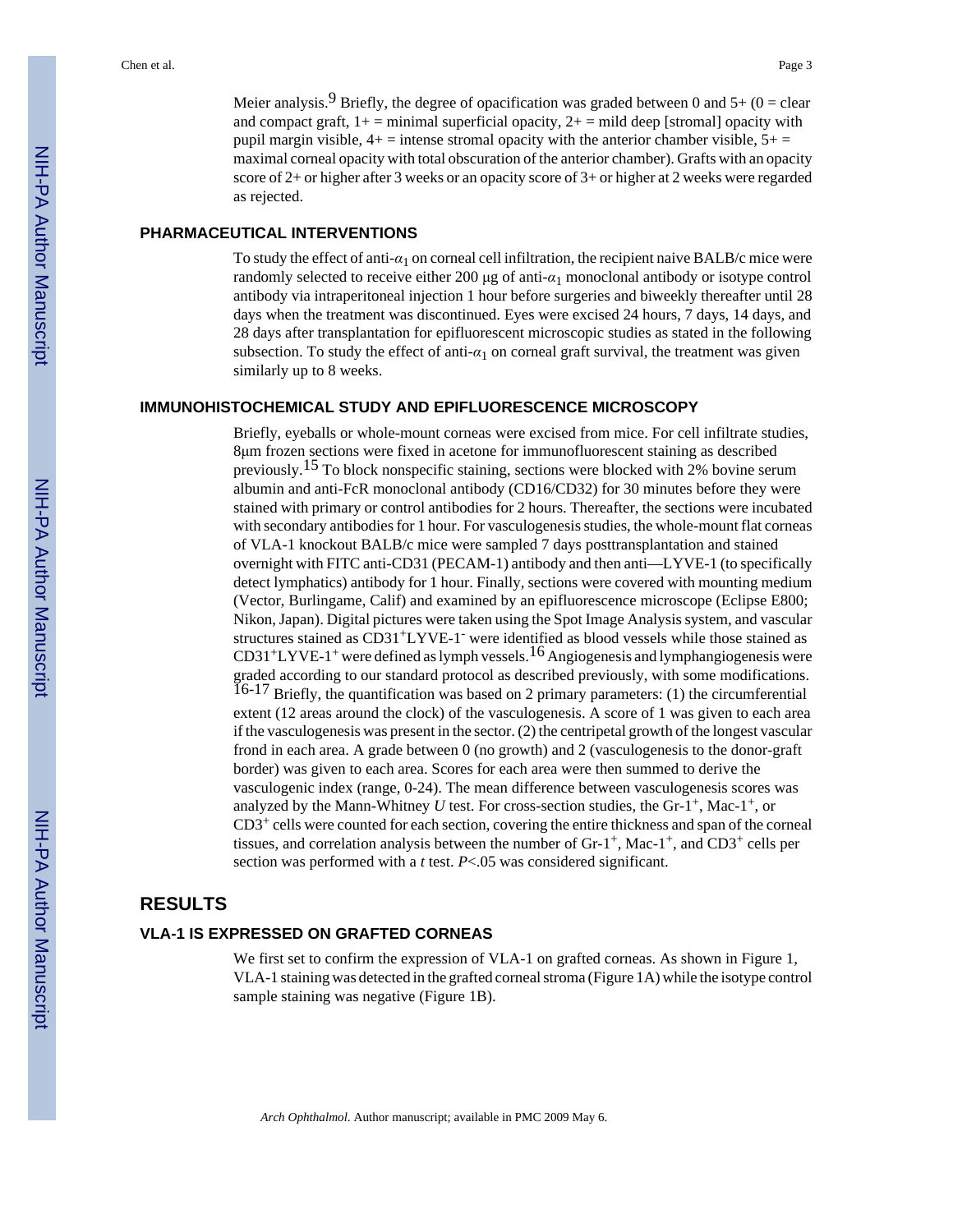#### **VLA-1 BLOCKADE DOWN-REGULATES CELL INFILTRATION AFTER CORNEAL TRANSPLANTATION**

We next investigated whether VLA-1 plays a role in the cell infiltration associated with corneal transplantation by studying the effect of VLA-1 blockade on both inflammatory-cell (Gr-1<sup>+</sup> neutrophils and Mac-1+ monocytes/macrophages) and T-cell (CD3+) infiltration into corneal grafts at various points. As seen in Figure 2, compared with the isotype control treatment groups, significant suppression of cell infiltration was observed with all the cell types studied in VLA-1 blockade groups at day 14 and day 28 (*P*<.05), before the onset of murine corneal allograft rejection (which typically occurs at 4 weeks after transplantation).

#### **VASCULOGENESIS IS SUPPRESSED IN THE CORNEAL GRAFTS OF VLA-1—DEFICIENT MICE**

Because growth of blood and lymphatic vessels into the normally avascular corneal bed is a critical facet of the local inflammatory response to grafts, and a major risk factor for subsequent graft rejection,  $7-8$  we subsequently examined the effect of VLA-1 deficiency in corneal transplantation—associated angiogenesis and lymphangiogenesis. As demonstrated in Figure 3, 7 days after transplantation, both blood (CD31+LYVE-1- ) and lymph vessels  $(CD31+LYVE-1+)$  were significantly decreased in the VLA-1 knockout recipients (Figure 3B, D, and F) compared with wild-type controls (Figure 3A, C, and E) (results are summarized in Figure 3G) (*P*<.01).

#### **CORNEAL GRAFT SURVIVAL IS MARKEDLY ENHANCED WITH VLA-1 BLOCKADE OR IN VLA-1—DEFICIENT MICE**

The earlier data implicate VLA-1 in corneal transplantation—associated cell infiltration, as well as angiogenesis and lymphangiogenesis, which are all critical factors in corneal graft rejection. We then tested the central hypothesis that VLA-1 blockade improves corneal allograft survival by assessing the transplant survival in both anti—VLA-1 antibody treatment and in VLA-1 knockout recipient mice. Results from these studies are presented in Figure 4, summarized by Kaplan-Meier survival curves. Remarkably, universal graft survival was observed in both groups compared with their corresponding wild-type controls (Figure 4) (*P*<.05). The disparities between the VLA-1 blockade or VLA-1—deficient groups, and their controls, were seen as early as 2 to 3 weeks posttransplantation.

## **COMMENT**

Very late antigen 1 is an important molecular facet of a number of inflammatory responses involving macrophages, T cells, angiogenesis, and fibrosis.<sup>3-4,6</sup> However, there have been no studies to date on the effect of VLA-1 blockade on organ transplant survival. Our data, for the first time, to our knowledge, suggest that VLA-1 blockade has a profound effect as an immunomodulatory strategy for improving corneal graft survival. We have previously studied the effect of blockade of a number of molecular pathways in corneal transplantation immunity, including: (1) proinflammatory cytokines IL-1 and tumor necrosis factor *α*; (2) intercellular adhesion molecule 1; (3) the costimulatory CD40L(CD154)-CD40 pathway; and (4) the vascular endothelial growth factors (VEGFs) VEGF-A and VEGFR-3.<sup>12, 18-21</sup> Though the graft survival rate is improved in all these cases, we have only seen results approaching what we see with blockade of VLA-1 with systemic anti-CD40L treatment, in both these cases achieving universal graft survival. The development of the anti-CD40L strategy in the clinic was impeded, however, by serious thrombotic adverse effects in human subjects receiving the anti-CD40L treatment for systemic autoimmune diseases.<sup>22</sup>

The surprisingly high survival rate in VLA-1—blockade or VLA-1—deficient conditions may be explained by the fact that this molecular pathway is involved in both innate and adaptive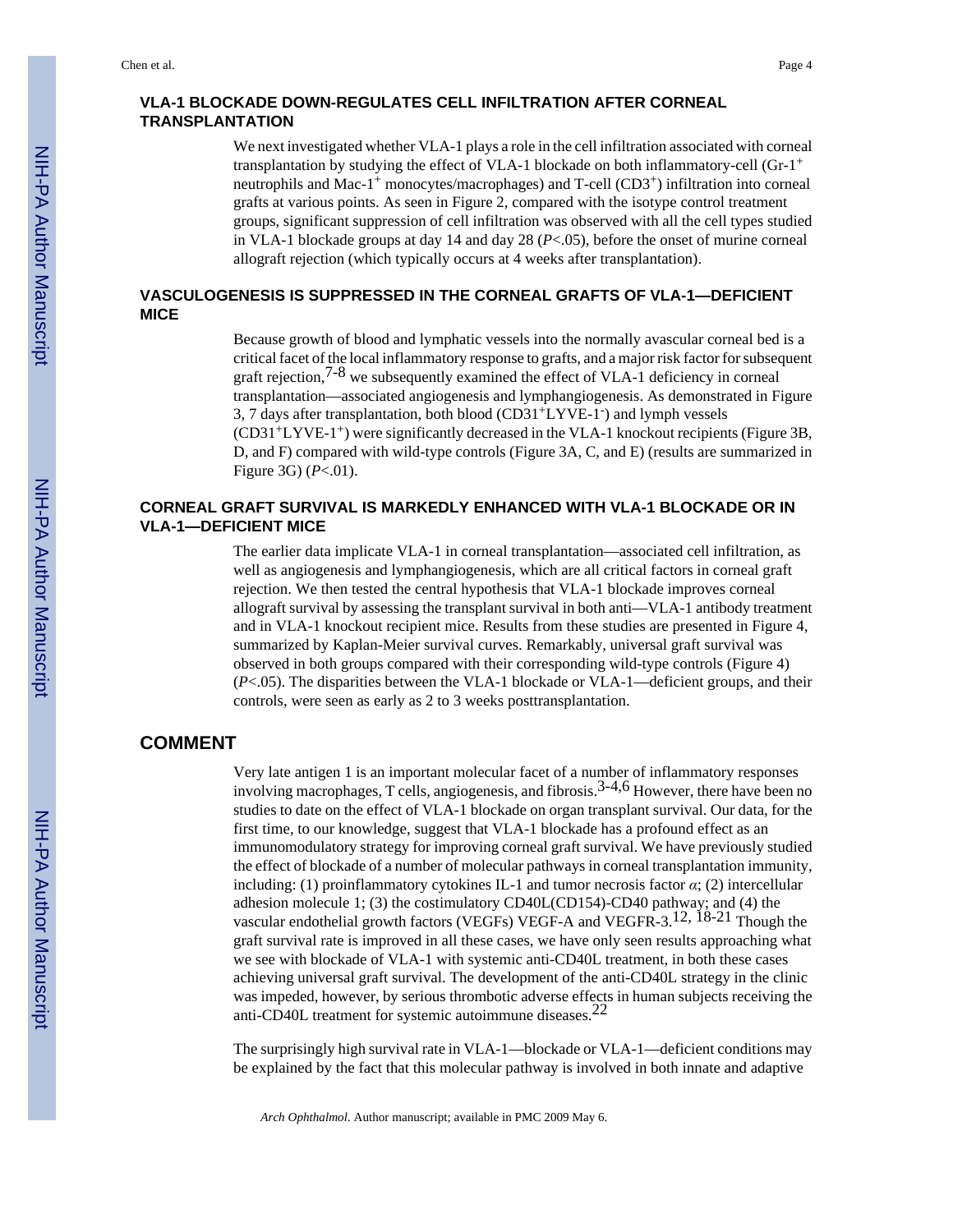aspects of corneal transplantation immunity, since both innate (neutrophil and macrophage) and T-cell infiltrations are suppressed. Our finding that corneal transplantation—related angiogenesis is significantly suppressed in VLA-1 knockout beds is consistent with previous reports on suppression of tumor-associated angiogenesis in  $\alpha_1$ -null mice<sup>13</sup> and in VEGFinduced angiogenesis when  $\alpha_1$ -blocking antibodies are administered.<sup>23-24</sup> However, these studies shed no light on lymphangiogenesis, a critical factor in tumor metastasis and the generation of immune responses in the cornea. In fact, only scarce references have been made for the role of integrins in lymphangiogenesis. A recent in vitro study on integrin  $\alpha_0 \beta_1$  showed that this molecule interacts with VEGF-C and VEGF-D, the ligands for the lymphangiogenic receptor VEGFR-3.<sup>25</sup> However, no in vivo studies have been reported regarding the  $\alpha_9\beta_1$ molecule. Moreover, *α*9 knockout mice die shortly after birth because of severe lymphatic deficiency. Indeed, knockout mice cannot survive most of the specific lymphatic factors (such as VEGFR-3, Prox-1, VEGF-C, and podoplanin).  $26-29$  The luxury of viable VLA-1 knockout mice, combined with the unique feature of the alymphatic status of normal cornea, enables us to present herein the first report, to our knowledge, on the in vivo role of VLA-1 on transplantation-related lymphangiogenesis. Additionally, our data that VLA-1 treatments lead to both the decrease in Mac-1+—cell infiltration and the suppression of corneal lymphangiogenesis further support the recently reported role for macrophages in lymphangiogenesis.16

The lymphatic system penetrates most tissues in the body, and its dysfunctions are involved in a diverse array of diseases including lymphedema (primary to secondary to cancer surgeries or radiation therapy), delayed wound healing, diabetes mellitus, and cancer cell metastasis, which can be disabling, disfiguring, and even life threatening.<sup>10-11</sup> To date, there are no effective treatments for them. It is anticipated that this study, beyond its contributions to corneal transplant immunity, will also shed light on the development of new therapeutic strategies for other disorders associated with lymphangiogenesis and inflammation.

#### **Acknowledgment**

We thank David Jackson, PhD, from the Weatherall Institute of Molecular Medicine, United Kingdom, for providing anti—LYVE-1 antibodies.

Grant information: NIH/NEI Grant EY-12963 (to M.R.D.) and EY-014786 (to L.C.); an Award from Research to Prevent Blindness (to M.R.D.).

### **REFERENCES**

- 1. Hemler ME. VLA proteins in the integrin family: structures, functions, and their role on leukocytes. Annu Rev Immunol 1990;8:365–400. [PubMed: 2188667]
- 2. Berman AE, Kozlova NI, Morozevich GE. Integrins: structure and signaling. Biochemistry (Mosc) 2003;68:1284–1299. [PubMed: 14756624]
- 3. De Fougerolles, AR. Integrins in immune and inflammatory disease. In: Gullberg, D., editor. I Domains in Integrins. Landes Biosciences; Georgetown, Tex: 2003. p. 165-184.
- 4. Ben-Horin S, Bank I. The role of very late antigen-1 in immune-mediated inflammation. Clin Immunol 2004;113:119–129. [PubMed: 15451466]
- 5. Gardner H, Kreidberg J, Koteliansky V, et al. Deletion of integrin alpha 1 by homologous recombination permits normal murine development but gives rise to a specific deficit in cell adhesion. Dev Biol 1996;175:301–313. [PubMed: 8626034]
- 6. de Fougerolles AR, Sprague AG, Nickerson-Nutter CL, et al. Regulation of inflammation by collagenbinding integrins alpha1beta1 and alpha2beta1 in models of hypersensitivity and arthritis. J Clin Invest 2000;105:721–729. [PubMed: 10727440]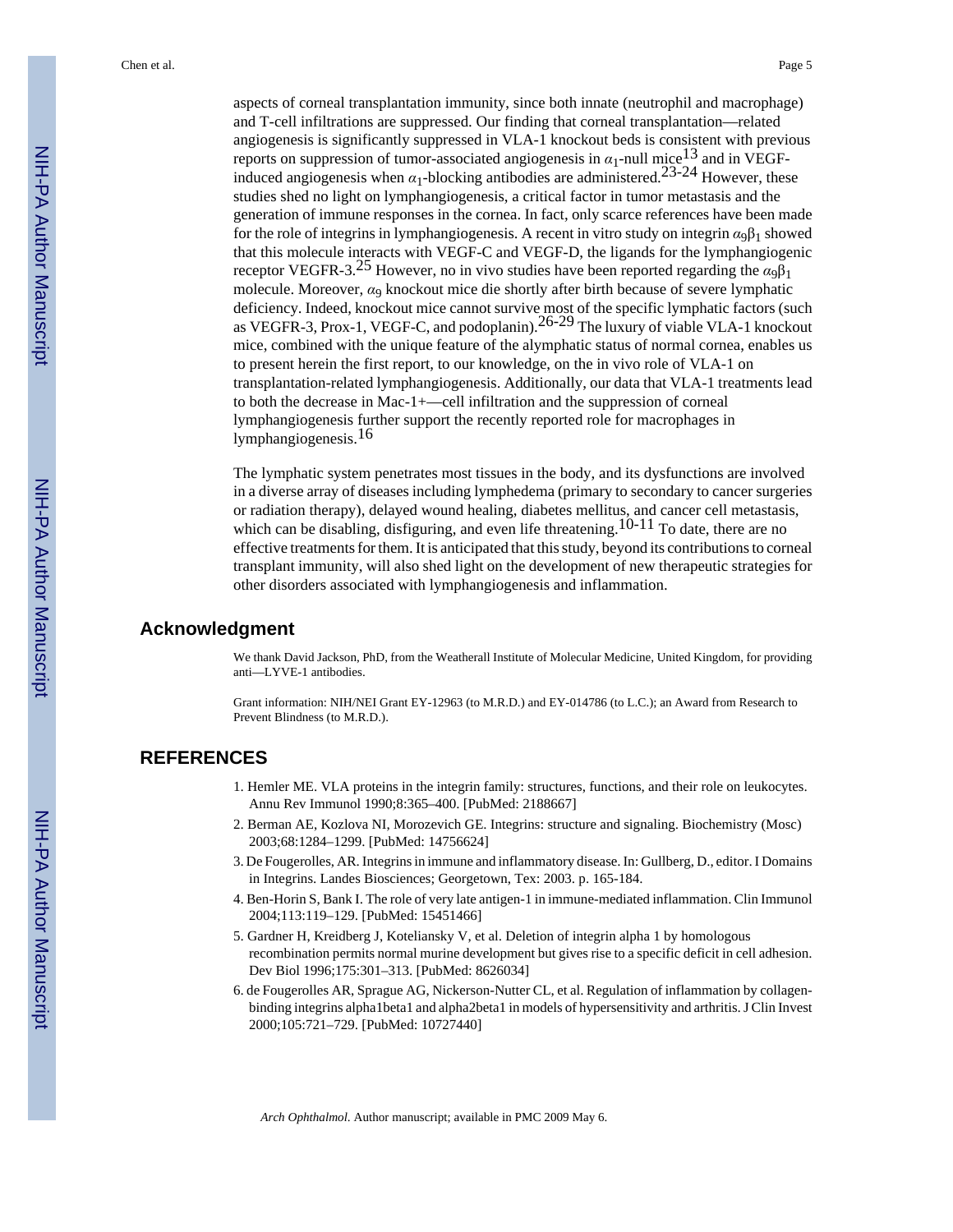Chen et al. Page 6

- 7. Dana MR, Qian Y, Hamrah P. Twenty-five-year panorama of corneal immunology: emerging concepts in the immunopathogenesis of microbial keratitis, peripheral ulcerative keratitis, and corneal transplant rejection. Cornea 2000;19:625–643. [PubMed: 11009315]
- 8. Cursiefen C, Chen L, Dana MR, et al. Corneal lymphangiogenesis: evidence, mechanisms, and implications for corneal transplant immunology. Cornea 2003;22:273–281. [PubMed: 12658100]
- 9. Yamagami S, Dana MR. The critical role of lymph nodes in corneal alloimmunization and graft rejection. Invest Ophthalmol Vis Sci 2001;42:1293–1298. [PubMed: 11328742]
- 10. Brown P. Lymphatic system: unlocking the drains. Nature 2005;436:456–458. [PubMed: 16049446]
- 11. Alitalo K, Tammela T, Petrova TV. Lymphangiogenesis in development and human disease. Nature 2005;438:946–953. [PubMed: 16355212]
- 12. Chen L, Hamrah P, Cursiefen C, et al. Vascular endothelial growth factor receptor-3 mediates induction of corneal alloimmunity. Nat Med 2004;10:813–815. [PubMed: 15235599]
- 13. Pozzi A, Moberg PE, Miles LA, et al. Elevated matrix metalloprotease and angiostatin levels in integrin alpha 1 knockout mice cause reduced tumor vascularization. Proc Natl Acad Sci U S A 2000;97:2202–2207. [PubMed: 10681423]
- 14. Jackson DG, Prevo R, Clasper S, et al. LYVE-1, the lymphatic system and tumor lymphangiogenesis. Trends Immunol 2001;22:317–321. [PubMed: 11377291]
- 15. Zhu SN, Yamada J, Streilein JW, et al. ICAM-1 deficiency suppresses host allosensitization and rejection of MHC-disparate corneal transplants. Transplantation 2000;69:1008–1013. [PubMed: 10755569]
- 16. Cursiefen C, Chen L, Borges LP, et al. VEGF-A stimulates lymphangiogenesis and hemangiogenesis in inflammatory neovascularization via macrophage recruitment. J Clin Invest 2004;113:1040–1050. [PubMed: 15057311]
- 17. Dana MR, Zhu SN, Yamada J. Topical modulation of interleukin-1 activity in corneal neovascularization. Cornea 1998;17:403–409. [PubMed: 9676913]
- 18. Dana MR, Yamada J, Streilein JW. Topical interleukin 1 receptor antagonist promotes corneal transplant survival. Transplantation 1997;63:1501–1507. [PubMed: 9175817]
- 19. Yamada J, Streilein JW, Dana MR. Role of tumor necrosis factor receptors TNFR-I (P55) and TNFR-II (P75) in corneal transplantation. Transplantation 1999;68:944–949. [PubMed: 10532532]
- 20. Qian Y, Boisgerault F, Benichou G, et al. Blockade of CD40-CD154 costimulatory pathway promotes survival of allogeneic corneal transplants. Invest Ophthalmol Vis Sci 2001;42:987–994. [PubMed: 11274076]
- 21. Cursiefen C, Cao J, Chen L, et al. Inhibition of hemangiogenesis and lymphangiogenesis after normalrisk corneal transplantation by neutralizing VEGF promotes graft survival. Invest Ophthalmol Vis Sci 2004;45:2666–2673. [PubMed: 15277490]
- 22. Sidiropoulos PI, Boumpas DT. Lessons learned from anti-CD40L treatment in systemic lupus erythematosus patients. Lupus 2004;13:391–397. [PubMed: 15230298]
- 23. Perruzzi CA, de Fougerolles AR, Koteliansky VE, et al. Functional overlap and cooperativity among alphav and beta1 integrin subfamilies during skin angiogenesis. J Invest Dermatol 2003;120:1100– 1109. [PubMed: 12787141]
- 24. Senger DR, Perruzzi CA, Streit M, et al. The alpha(1)beta(1) and alpha(2)beta(1) integrins provide critical support for vascular endothelial growth factor signaling, endothelial cell migration, and tumor angiogenesis. Am J Pathol 2002;160:195–204. [PubMed: 11786413]
- 25. Vlahakis NE, Young BA, Atakilit A, et al. The lymphangiogenic vascular endothelial growth factors VEGF-C and -D are ligands for the integrin alpha9beta1. J Biol Chem 2005;280:4544–4552. [PubMed: 15590642]
- 26. Wigle JT, Oliver G. Prox-1 function is required for the development of the murine lymphatic system. Cell 1999;98:769–778. [PubMed: 10499794]
- 27. Dumont DJ, Jussila L, Taipale J, et al. Cardiovascular failure in mouse embryos deficient in VEGF receptor-3. Science 1998;282:946–949. [PubMed: 9794766]
- 28. Karkkainen MJ, Haiko P, Sainio K, et al. Vascular endothelial growth factor C is required for sprouting of the first lymphatic vessels from embryonic veins. Nat Immunol 2004;5:74–80. [PubMed: 14634646]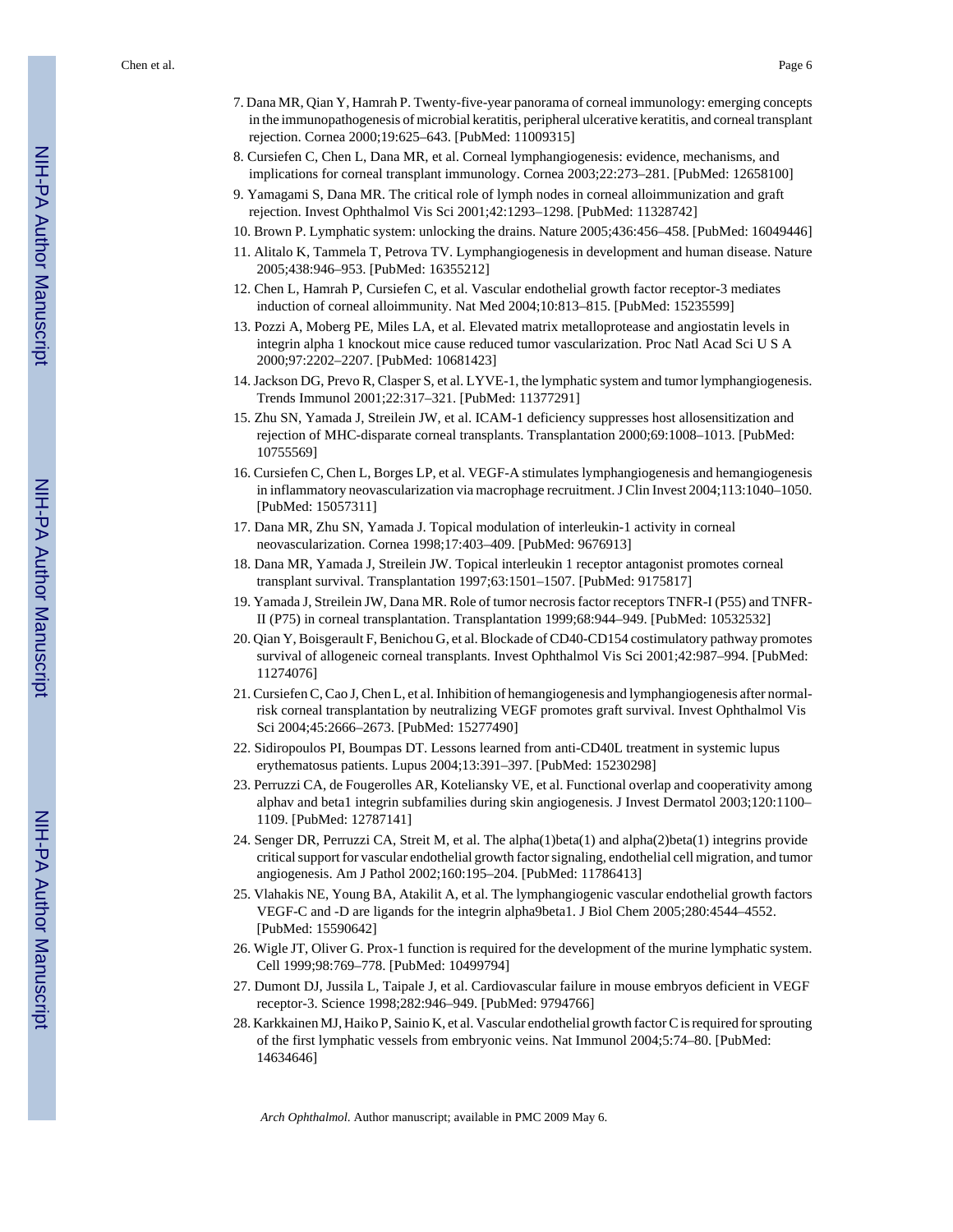29. Schacht V, Ramirez MI, Hong YK, et al. T1alpha/podoplanin deficiency disrupts normal lymphatic vasculature formation and causes lymphedema. EMBO J 2003;22:3546–3556. [PubMed: 12853470]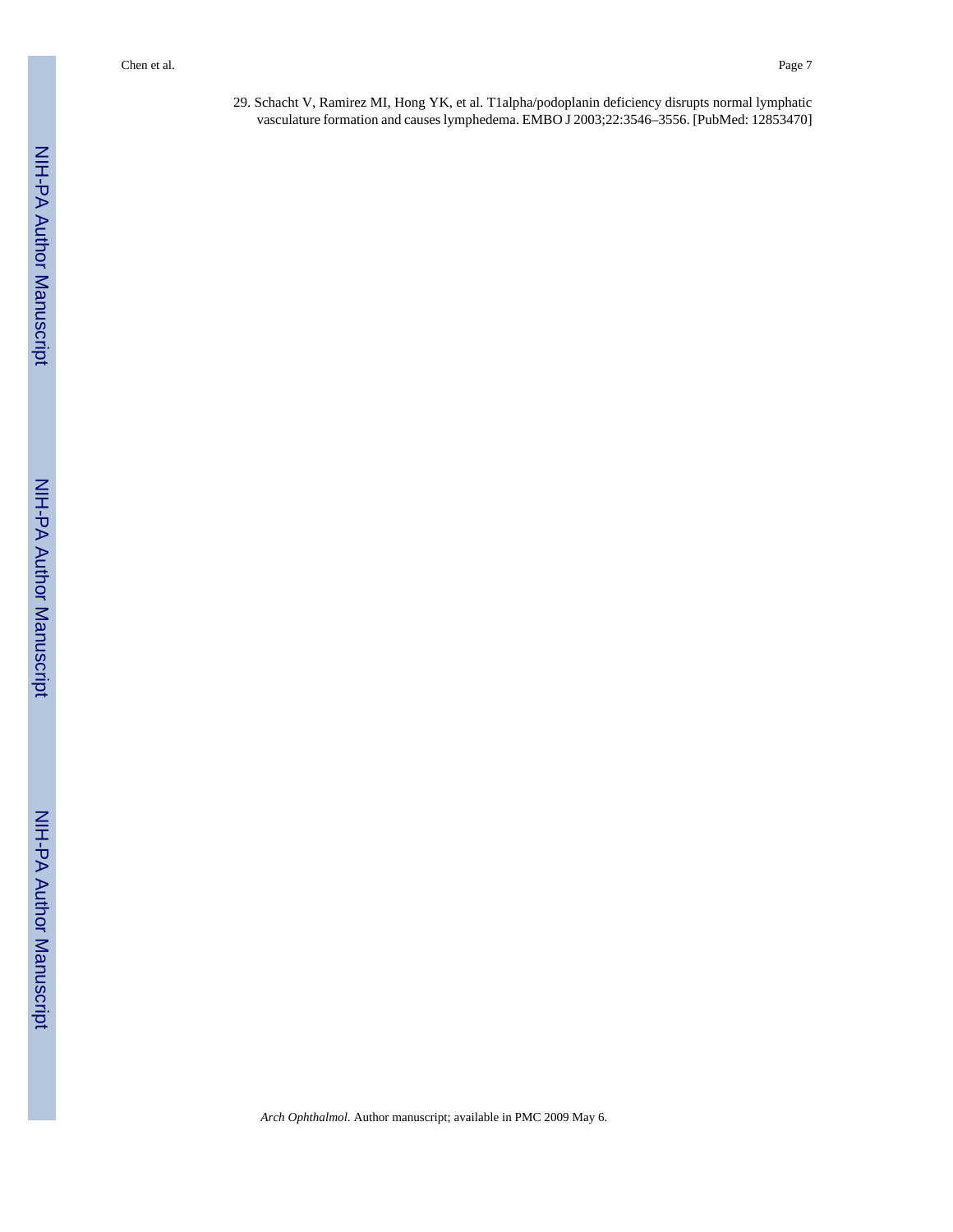

#### **Figure 1.**

Representative cross-section micrographs showing very late antigen 1 expression on the mouse cornea 14 days after transplantation (A) and its negative control (B) (original magnification  $\times$ 200).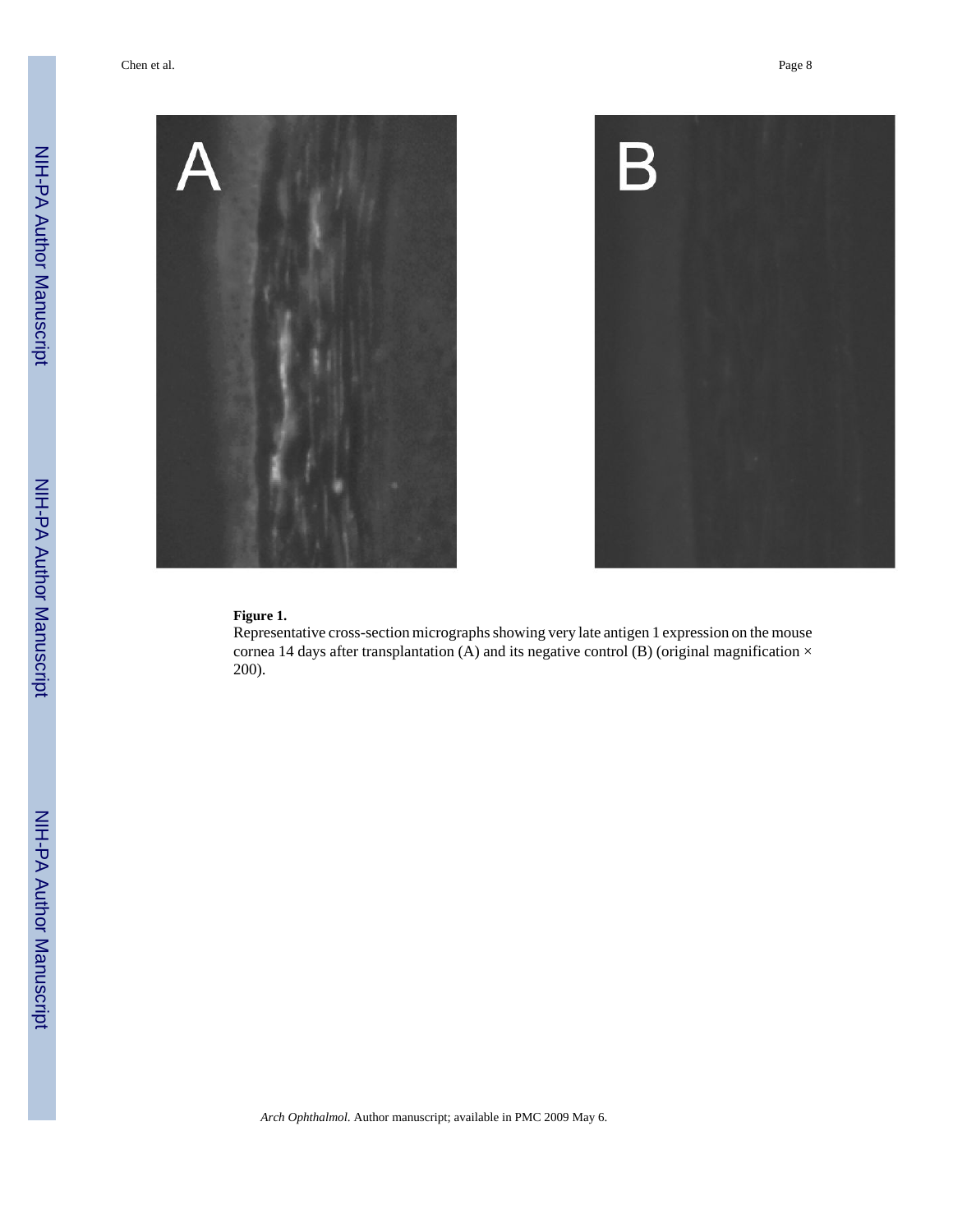



#### **Figure 2.**

Significant down-regulation of Gr-1<sup>+</sup>—cell (A), Mac-1<sup>+</sup>—cell (B), and CD3<sup>+</sup> T-cell (C) infiltration into the corneal grafts in anti—very late antigen 1 antibody treatment groups of 14 and 28 days posttransplantation. \**P*<.05.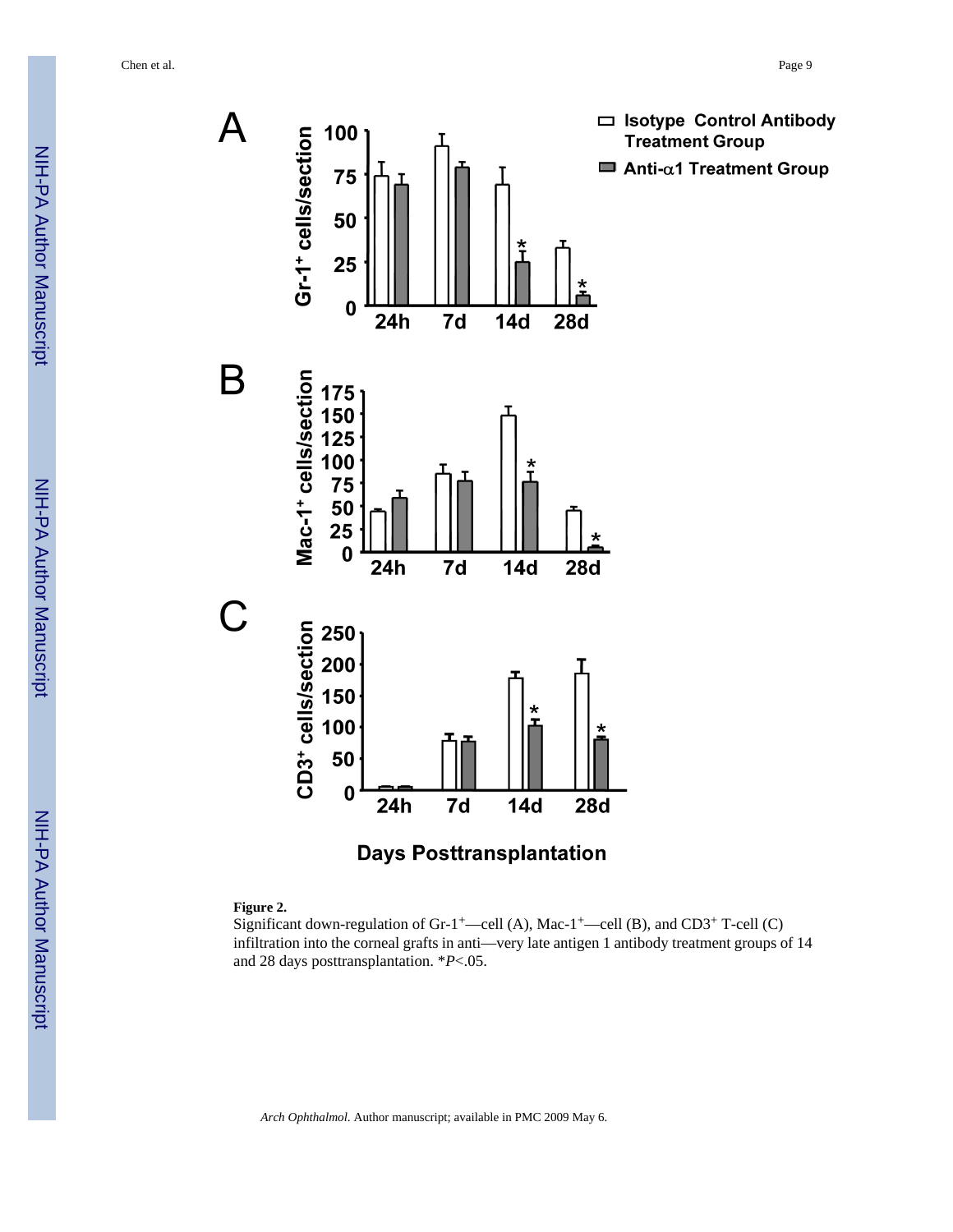Chen et al. Page 10



#### **Figure 3.**

Representative whole-mount micrographs showing that both angiogenesis and lymphangiogenesis are suppressed in the corneal grafts in very late antigen 1—deficient mice. A, CD31 in controls. B, CD31 in knockout mice. C, LYVE-1 (lymphatic vessel endothelial hyaluronan receptor 1) in controls. D, LYVE-1 in knockout mice. E, Merged CD31 and LYVE-1 in controls. F, Merged CD31 and LYVE-1 in knockout mice. G, Summary of results. Error bars represent SEM.  $*P < 01$  (original magnification  $\times$  200).